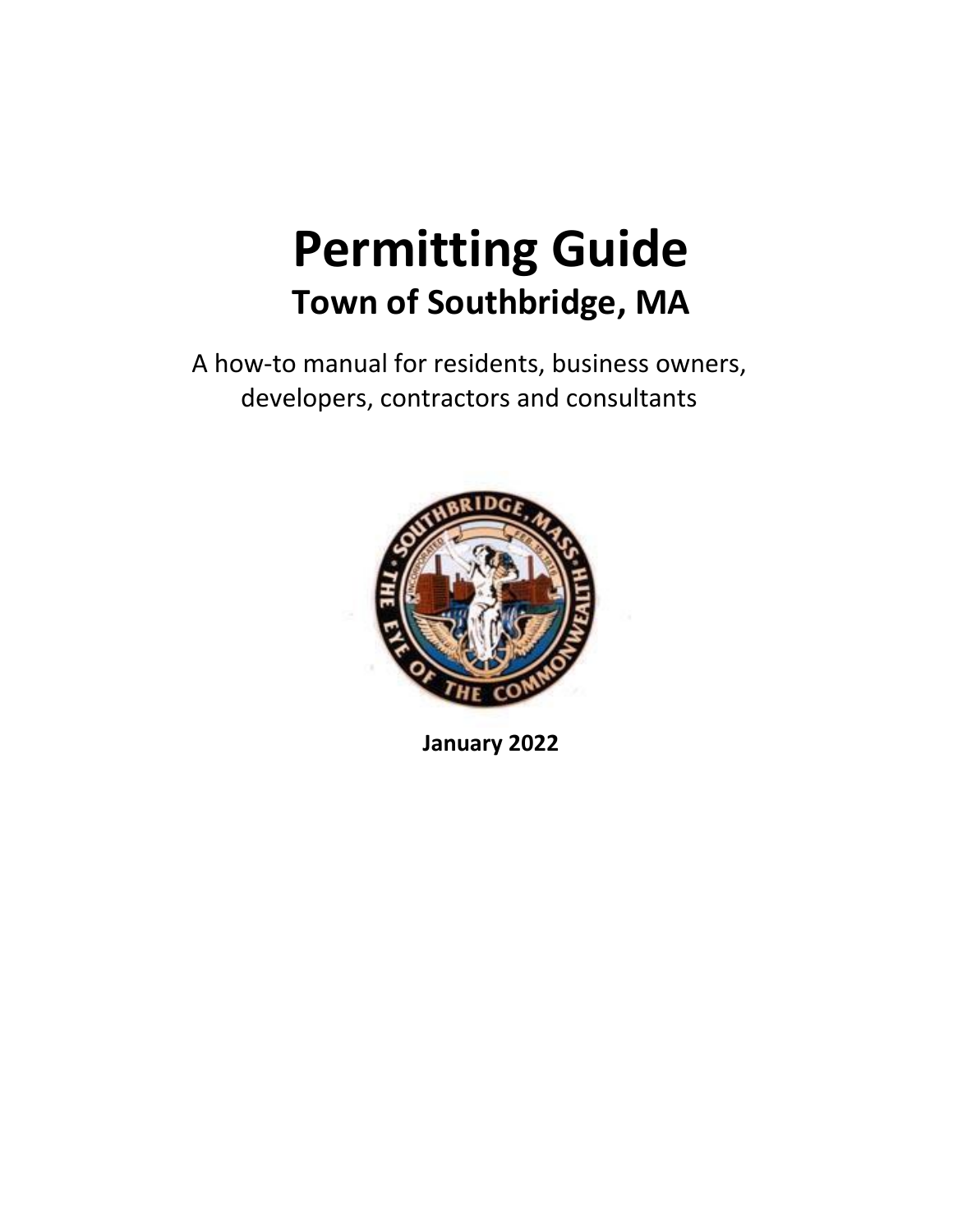### **Prepared By**

The Town of Southbridge in consultation with the Southbridge Planning Board and Town Boards and Departments.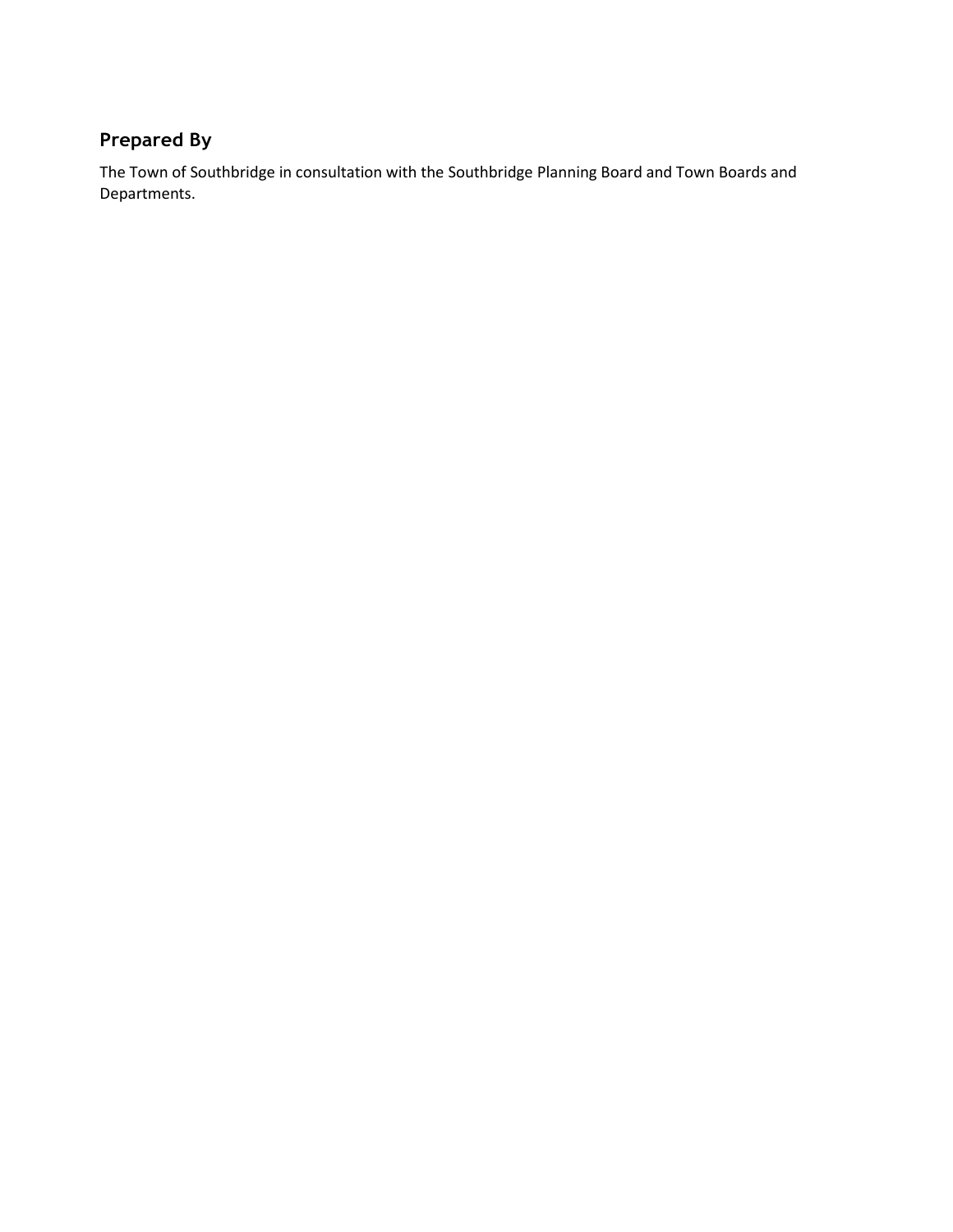# **Contents**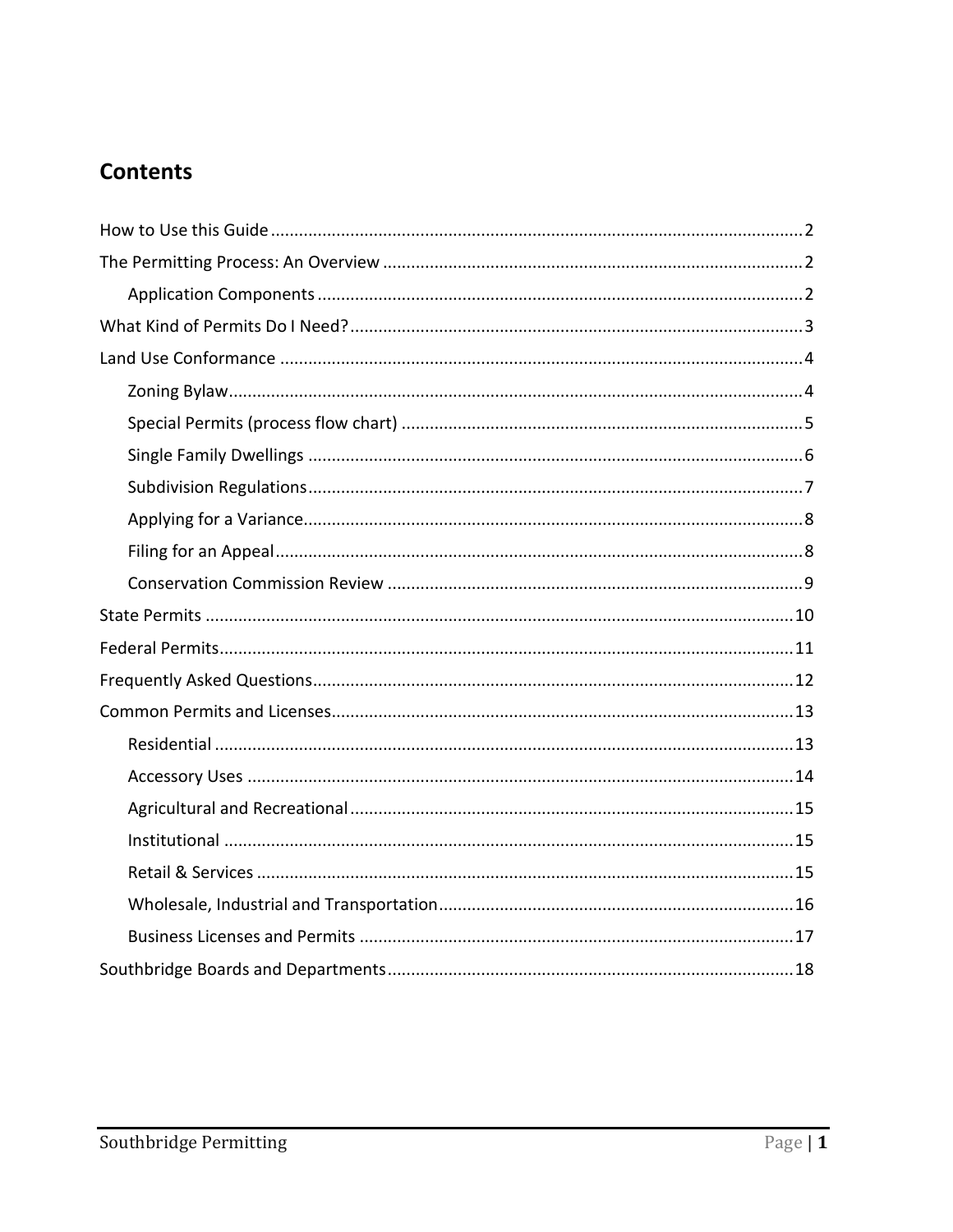# <span id="page-3-0"></span>**How to Use this Guide**

The Southbridge Permitting Guide provides an overview of the permit review process in the Town of Southbridge for a variety of different project types. You will find in this guide a quick reference chart for the types of permits that may be needed; flow charts of the various permitting processes; and a list of Town departments and boards with contact information, office hours, and links to the forms administered by each department. F for permits and licenses are available on the Town web site. The Town recognizes that the permitting process can be confusing and sometimes daunting. And, while we did not provide a flow chart for every type of development project, we hope that the Guide will provide enough of an overview that you know who to contact and an estimate of how long the process is likely to take depending on the requirements as laid out in the Town's existing regulations. **This document is only a guide, however, and does not supersede any of the laws, regulations, or bylaws that have been formally adopted by the Town.**

# <span id="page-3-1"></span>**The Permitting Process: An Overview**

The graphic below shows the general process for many permits that are required for more complicated development projects. Some projects, such as single-family homes that are not located in historic districts or near wetlands, may only require a building permit and final inspection. Others may require approval by multiple departments and boards before a permit can be issued. Some may require approval by a board or commission prior to a building permit being issued. We strongly encourage all applicants to speak with appropriate departments throughout the permitting and inspection process in order to minimize the potential for delays. Furthermore, since every project is unique, the application for your project may not match what is found in this guide. We encourage you to speak to the building department staff or town boards prior to submitting your application to confirm the forms and documents that you will need to submit.



### <span id="page-3-2"></span>**Application Components**

While every application is different based on the type of permits, the following items are typically required for all development permits.

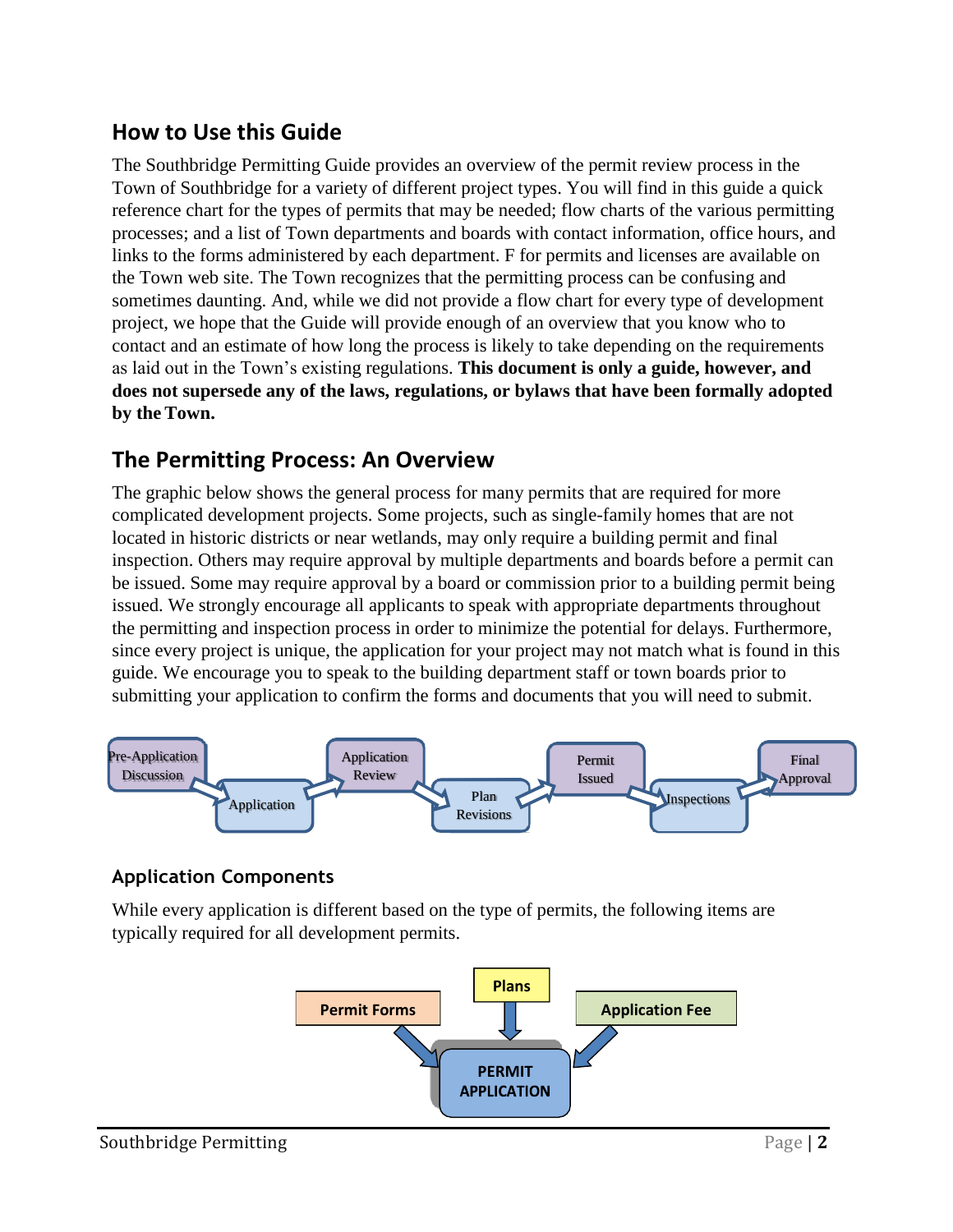# <span id="page-4-0"></span>**What Kind of Permits Do I Need?**

Some permit applications require visits to several departments within local government, and review by several boards. For projects which involve development of land or change in use of a structure, the best place to start is with the **Building Department**. The Building Inspector will review the zoning district in which your property is located and will advise you as to which forms you will need to fill out and will direct you to the regulations that apply to your project.

For larger or more complex developments that require review and approval by a number of boards (subdivisions or projects requiring Special Permit or Site Plan Review), a **Pre-Application Meeting** with the Planning Board and/or Development Review Team (the Town Planner, Building Inspector and representatives from the Fire and Police Departments, Board of Health, and Department of Public Works) is highly recommended. This allows the boards to provide feedback before final plans are developed.

Plan review and applications for permits from Town departments may happen concurrently, but a building permit cannot be issued until all other approvals have been obtained. Below is a list of potential permits necessary for a project. Other permits may be necessary.

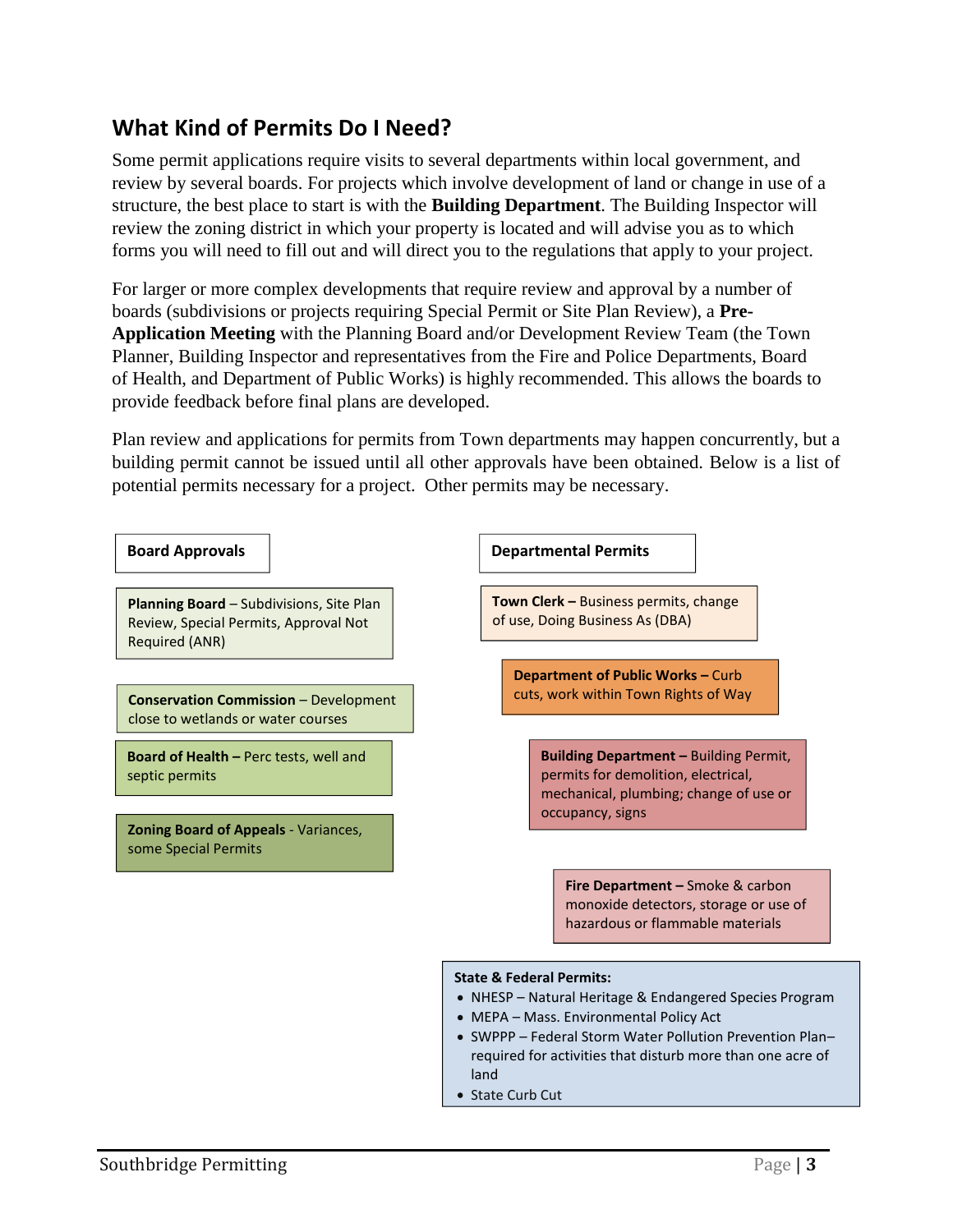# <span id="page-5-0"></span>**Land Use Conformance**

Land use and development is controlled by the Southbridge Zoning Bylaw, the Subdivision Regulations, and the Massachusetts Wetlands Protection Act. Conformance review for each requires a different process. In addition, all projects require a Building Permit to comply with the Massachusetts Building Code.

### <span id="page-5-1"></span>**Zoning Bylaw**

The Southbridge Zoning Bylaw promotes the public health, safety, and welfare of the Town by regulating the way land is used in the town. The Bylaw consists of two components: the Zoning Map, which divides the Town into various geographic zoning and overlay districts, and the Zoning Bylaw, which details the regulations applying to those districts. Several types of regulations are contained within the Zoning Bylaw:

**Use Regulations (Section 4)** – the types of uses permitted in each district. Some uses such as multi-family dwellings, off-street parking & loading, earth removal, swimming pools, and largescale ground-mounted solar installations have additional regulations described in Section 8 (Special Use Regulations).

**Dimensional & Density Regulations (Section 5)** – spatial qualities of land use, such as frontage, lot sizes, permitted height, and setbacks of structures within lots for each district.

**Overlay District Regulations (Section 9.3 and 9.4)** – modifications or additions to underlying zoning regulations for specific purposes, such as mixed use development, business park and professional offices. These apply to specific "overlying" geographies, mapped or described.

**Development Standards (Section 7.2)** – standards for lighting, noise, odor, storm water runoff, erosion control, water quality, explosive materials, screening and buffer requirements that must be met in all districts.

**Special Regulations (Section 8)** – regulations specific to certain uses such as elderly housing, open space communities, earth removal, signs, large-scale ground- mounted solar installations, and marijuana dispensaries.

Zoning Review is required for any change of use or physical changes to a site or the exterior of a building. Single family residential dwelling units may be permitted by the Building Inspector without the need for review by the Planning Board. The basic level of review by the Planning Board is for developments that require Site Plan Review according to the Schedule of Use Regulations. The Board must approve a Site Plan as long as it meets all zoning regulations.

The Bylaw requires a Special Permit for many uses or developments, in addition to a Site Plan Review. Special Permits are discretionary and may be conditioned or denied by the Planning Board. If your project requires a Site Plan Review and/or a Special Permit, it is important to speak with the Town Planner, who will guide you through the process.

The following chart show the development review process required for Special Permits and for Single Family Dwellings. These are followed by an explanation of the processes for Conservation Commission Review and for Subdivisions. As noted above, some projects will require review by multiple boards and permits from multiple departments.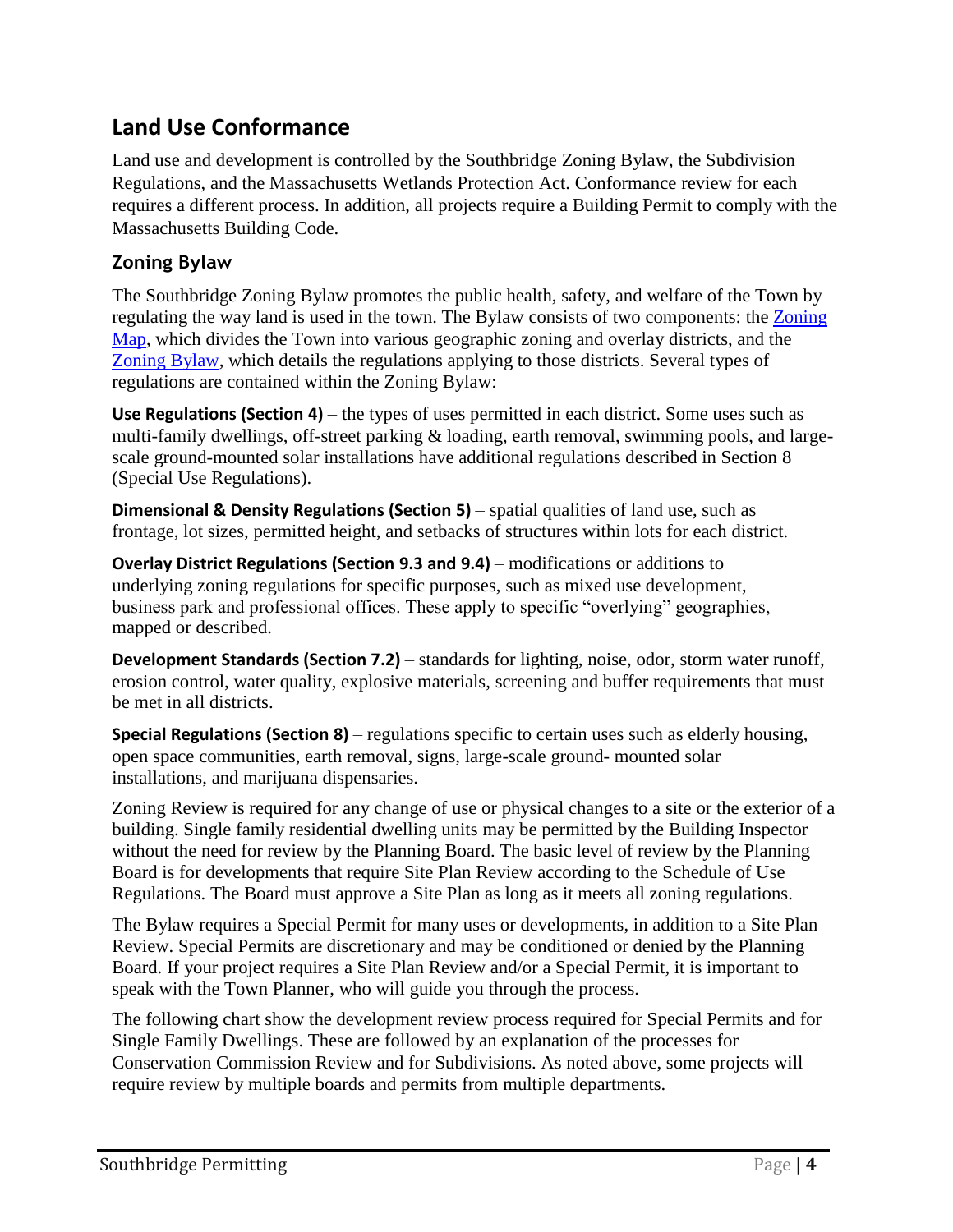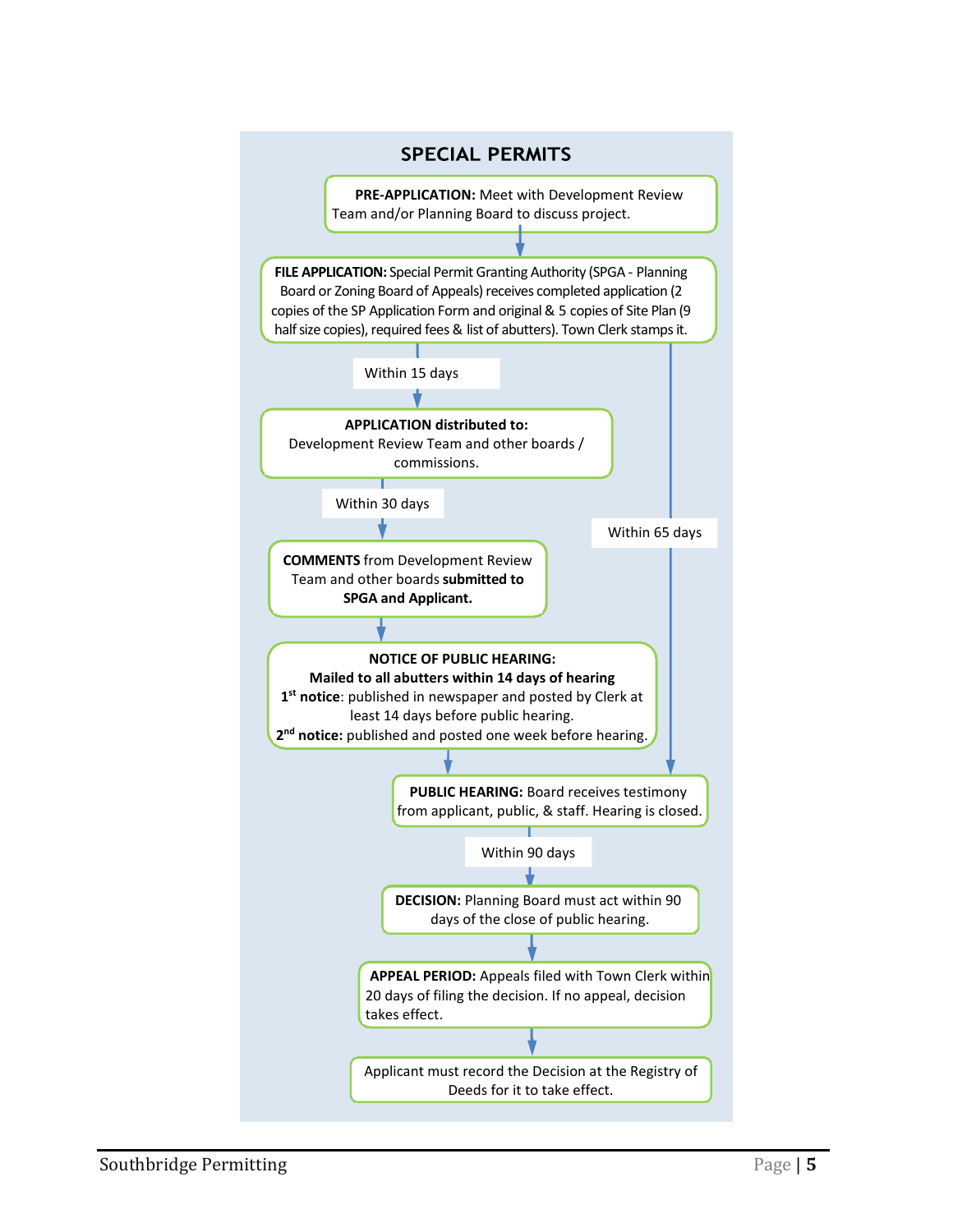### <span id="page-7-0"></span>**Single Family Dwellings**

Building of Single Family Dwellings is allowed in the R1, R2, R3 districts without the need for review by the Planning Board or Zoning Board of Appeals. However, the project must comply with dimensional regulations of the district in which it is located, may need to be reviewed by other boards (such as the Conservation Commission), and will likely need permits from other departments (such as the Health Department and Department of Public Works). All development projects, including new home development and alteration of existing homes will need to submit a Building Permit.

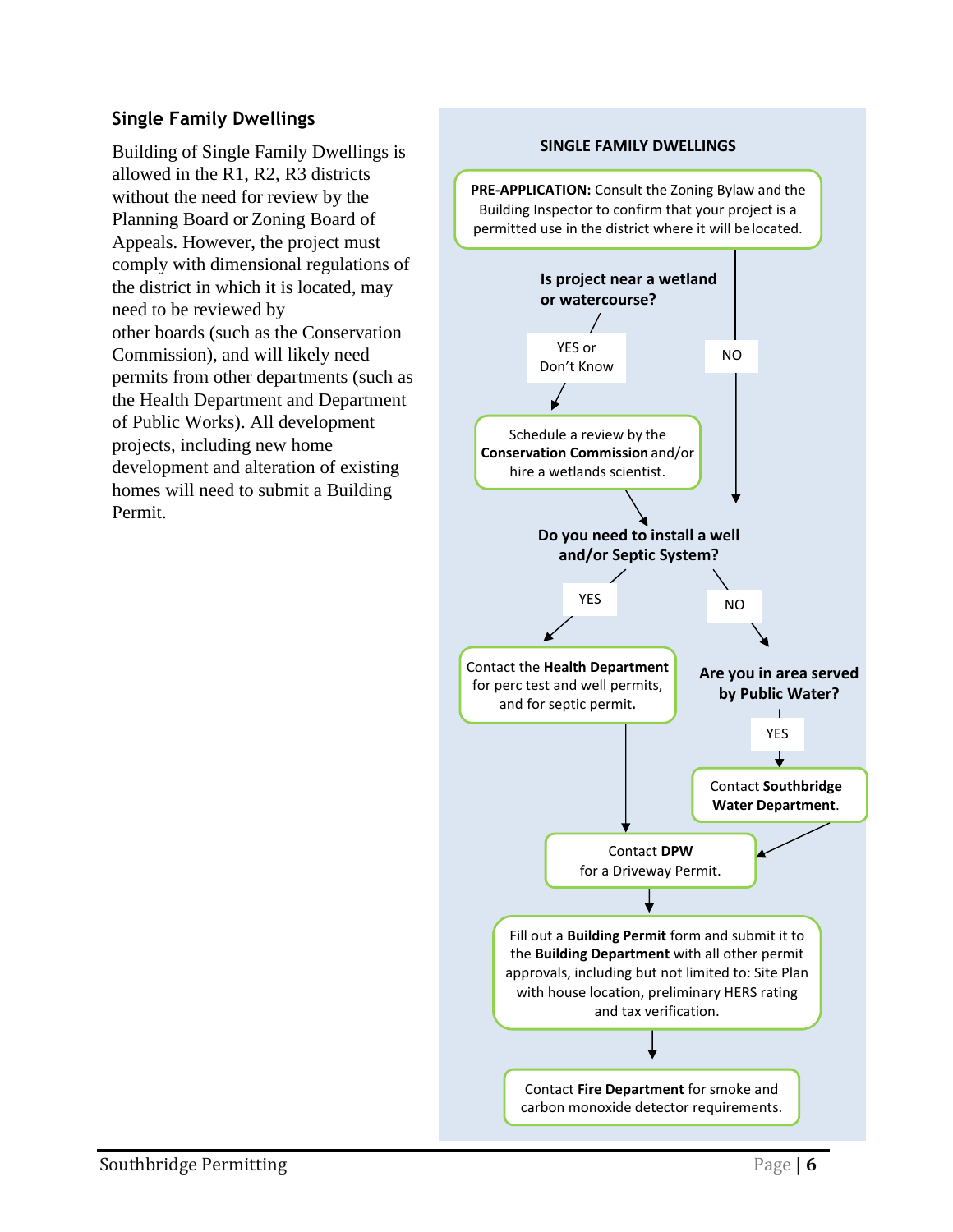### <span id="page-8-0"></span>**Subdivision Regulations**

Southbridge's Subdivision Regulations regulate the division of land into smaller lots and also dictate standards for new streets, storm water infrastructure, and other improvements. Larger subdivisions typically go through a multi-step review and approval process.

However, under Mass. General Law, if the proposed lot divisions occur along an existing public way with adequate access, and result in lots that conform to zoning specifications, the subdivision is not subject to Subdivision Control Law. This is known as an Approval Not Required (ANR) subdivision.

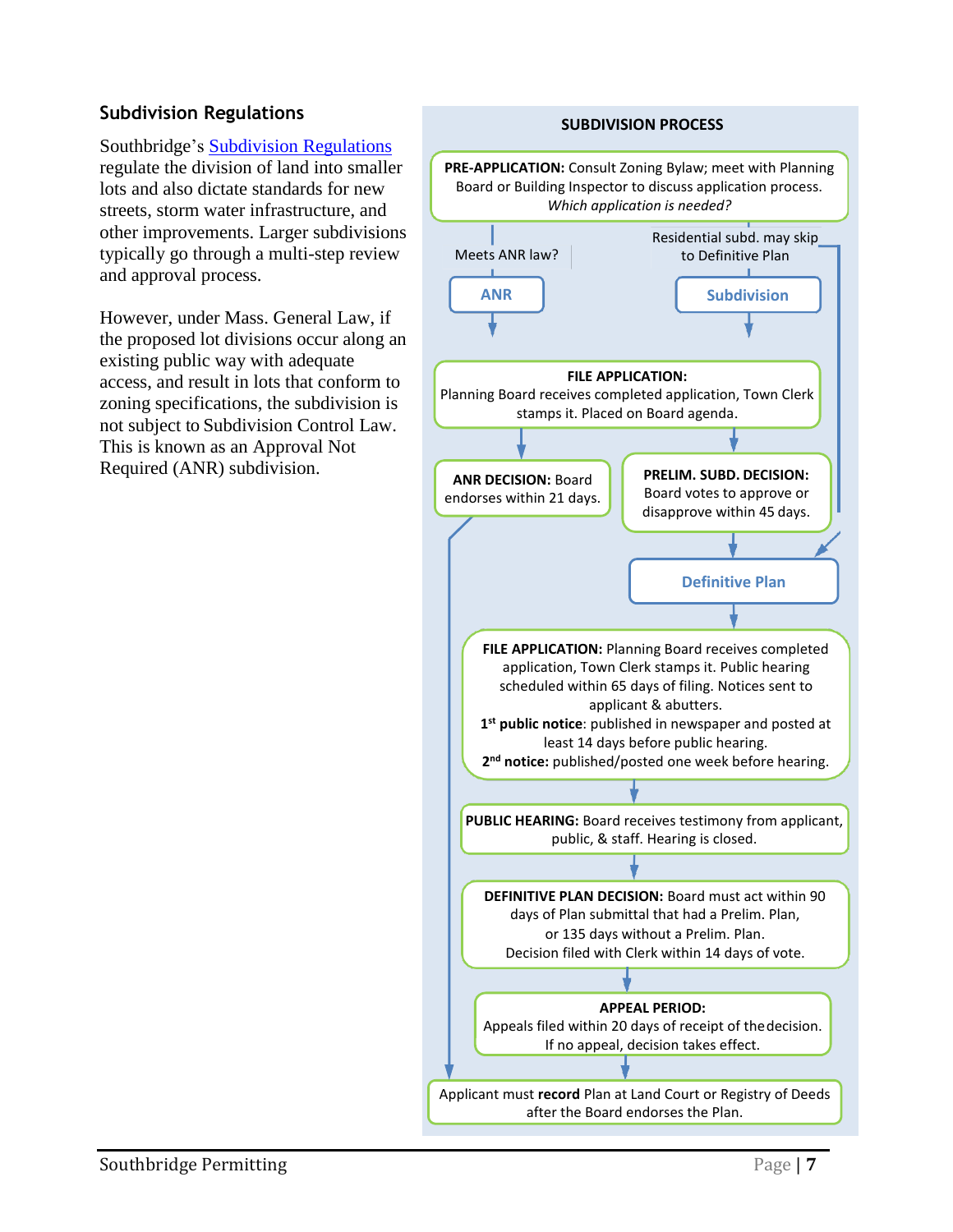### <span id="page-9-0"></span>**Applying for a Variance**

If a project cannot conform to the Zoning Bylaw or Subdivision Regulations, owners/developers may seek "variances" from the specific sections of the Bylaw or Regulations that would be violated. This must be done before a project can receive zoning conformance approval.

The Zoning Board of Appeals (ZBA) is responsible for hearing variance request. Under Massachusetts law, variances can only be granted if the ZBA finds *all* of the following exist:

- That a "substantial hardship," financial or otherwise, exists because of the literal enforcement of the bylaw;
- That this hardship is owed to circumstances related to the "soil conditions, shape, or topography of such land or structures";
- That these circumstances are "especially" affecting" such land but not generally affecting that zoning district; and
- That relief may be granted without "substantial" detriment to the public good and without nullifying or substantially derogating from the intent or purpose" of the bylaw.

### **Filing of an Appeal**

An appeal may be filed by the applicant, or any person including an officer or board of the Town of Southbridge or of an abutting city or town aggrieved by an order or decision by the Building Inspector or other administrative official. Appeals are filed with the Zoning Board of Appeals.

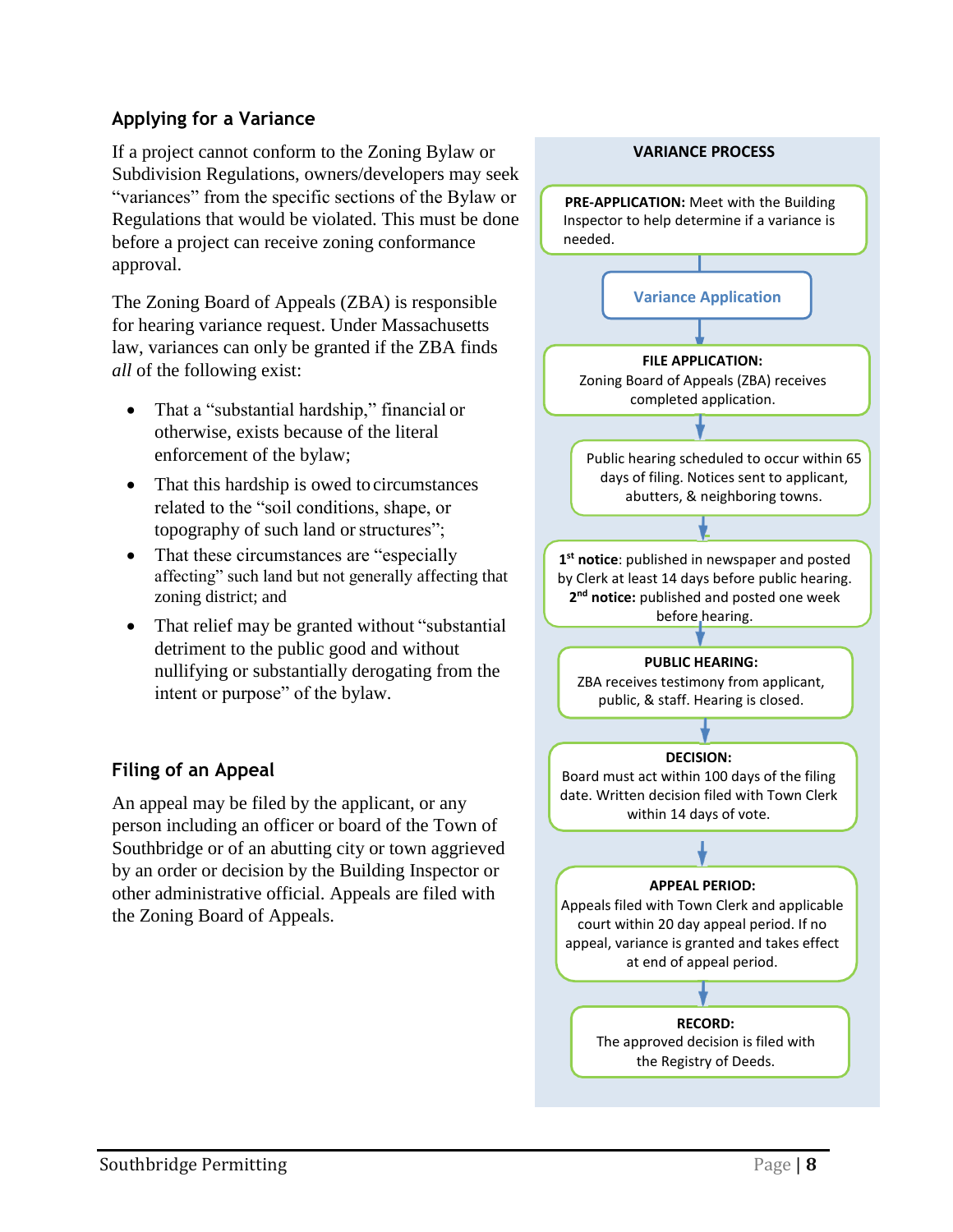#### <span id="page-10-0"></span>**Conservation Commission Review**

The Southbridge Conservation Commission is responsible for reviewing applications for development to ensure that they comply with the Massachusetts Wetlands

Protection Act (MGL 131, Section 40). The Wetlands Protection Act protects wetlands, water sources, and adjoining land areas by preventing or minimizing impacts to these resources. Anyone proposing to remove, fill, dredge, build upon, degrade, discharge

into, or otherwise alter resources or areas within delineated areas as noted below will need permission from the Conservation Commission.

- 200 feet within any perennial stream or river;
- 100 feet from any freshwater wetlands, vernal pools, reservoirs, ponds of any size, or lands subject to flooding or inundation by ground or surface water;
- 100-year floodplains;
- No development or disturbance is permitted within a minimum non-disturbance zone of 25 feet from the above resources.
- Exceptions for certain uses may apply.

Wetlands and water bodies are not noted on the Southbridge Zoning Map. A professional wetlands scientist may be needed to delineate actual resource extent.

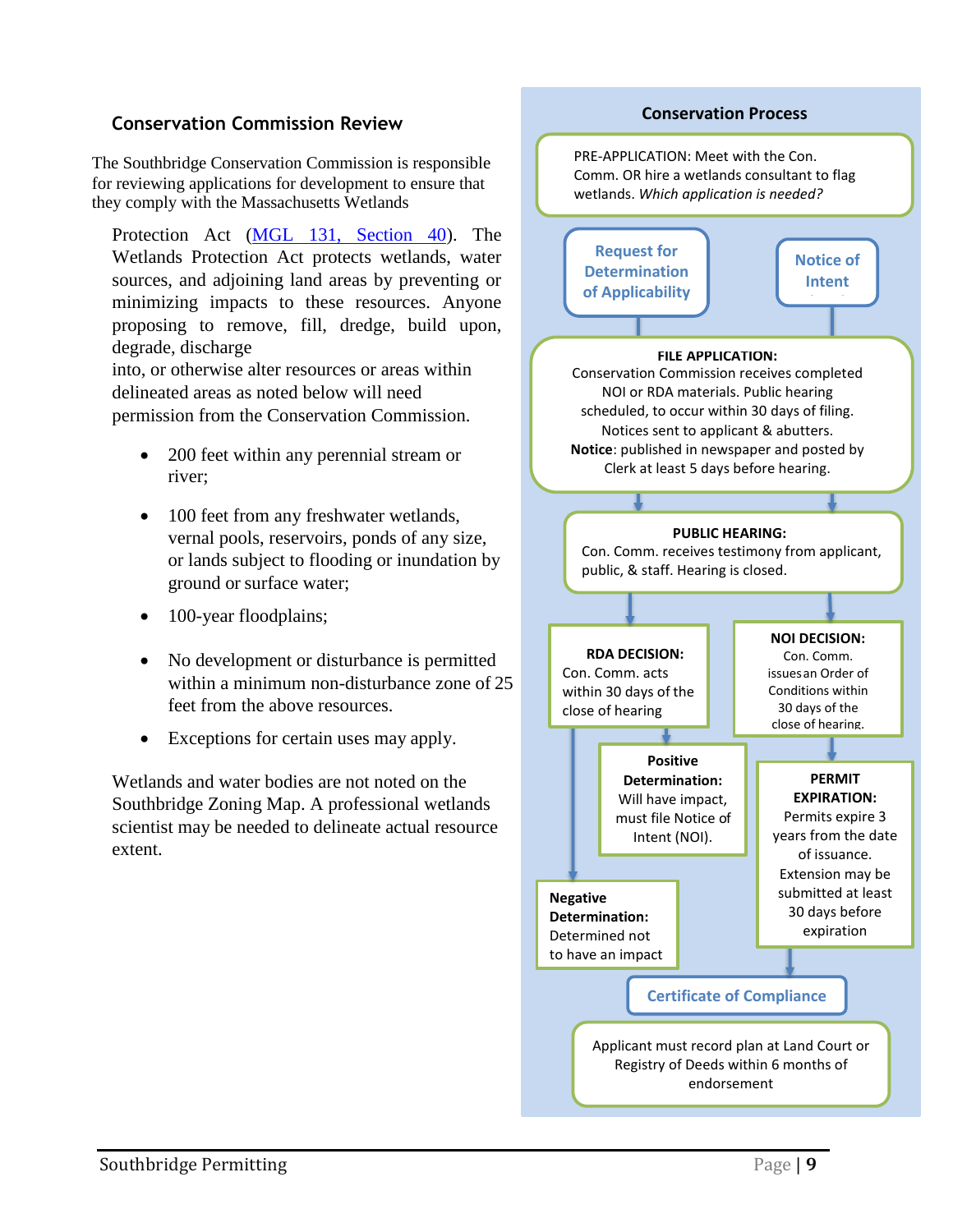## <span id="page-11-0"></span>**State Permits**

#### **Curb Cut Permit**

Required by the Massachusetts Department of Transportation (MassDOT) for new or altered driveways on any State Roadway.

**Contact:** MassDOT, District 3 **Address** Phone: (857) 368-3000 [https://www.m](http://www.mass.gov/locations/highway-district-2-office)[ass.gov/locations/highway-district-3-office](http://www.mass.gov/locations/highway-district-3-office)

#### **The Massachusetts Endangered Species Act (MESA)**

The MESA is regulated by the Natural Heritage and Endangered Species Program (NHESP) and requires a permit for alterations to Priority Habitat areas.

**Contact:** Natural Heritage and Endangered Species Program Massachusetts Division of Fisheries and Wildlife 1 Rabbit Hill Road, Westborough, MA 01581 Phone: (508) 389-6357 [https://www.mass.gov/orgs/masswildlifes-natural-heritage-endangered-species](http://www.mass.gov/orgs/masswildlifes-natural-heritage-endangered-species-)program

#### **Massachusetts Environmental Policy Act (MEPA)**

The MEPA requires the submission of an Environmental Impact Report (EIR) for projects and activities undertaken, funded or requiring a permit from state agencies if the project exceeds specified thresholds.

**Contact:** Massachusetts Environmental Policy Act Office 100 Cambridge Street, Suite 900, Boston, MA 02114 Phone: (617) 626-1031 [https://www.mass.gov/orgs/massachusetts-environmental-policy-act-office](http://www.mass.gov/orgs/massachusetts-environmental-policy-act-office)

#### **401 Water Quality Certification**

Required by the Massachusetts Department of Environmental Protection (DEP) for any project that will alter over 5,000 square feet of wetlands and/or the dredging of more than 100 cubic yards of Land Under Water as defined in the Massachusetts Wetlands Protection Act.

**Contact:** Massachusetts Department of Environmental Protection (MassDEP) Wetlands Program - [dep.wetlands@state.ma.us](mailto:dep.wetlands@state.ma.us) [https://www.mass.gov/wetlands-protection](http://www.mass.gov/wetlands-protection)

#### **Massachusetts Historical Commission Approval**

This approval must be obtained if a designated historical or archeological landmark will be altered or affected by a project undertaken by a state agency or any private party seeking any state funding, permits, or licenses for the project.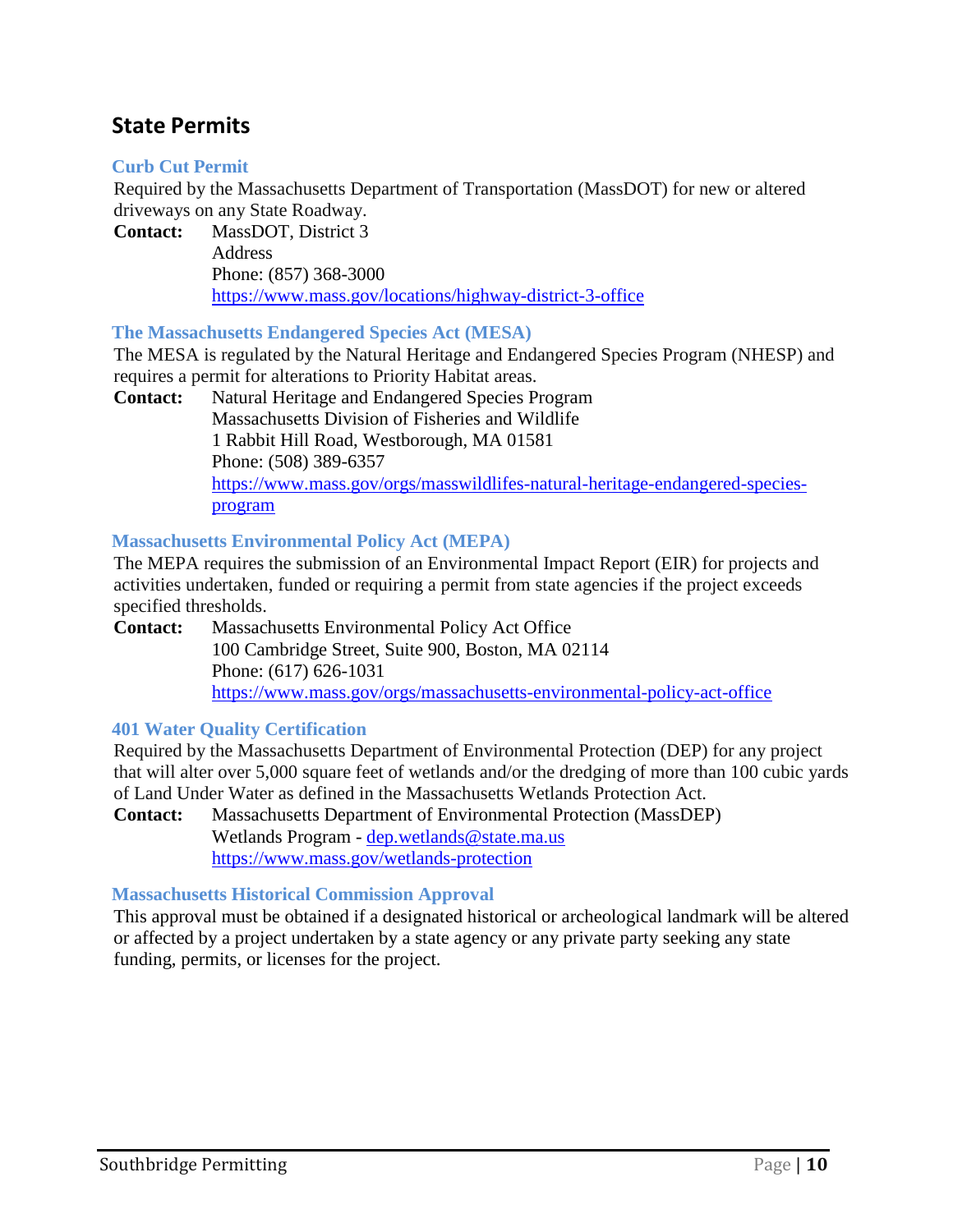# <span id="page-12-0"></span>**Federal Permits**

#### **Section 404 of the Federal Clean Water Act**

Section 404 of the Clean Water Act (CWA) establishes a program to regulate the discharge of dredged or fill material into the "waters of the United States," including ponds, rivers, streams and wetlands. Activities regulated under this program include fill or development, water resource projects such as dams or levees, infrastructure development such as highways or airports, and mining projects.

[https://www.epa.gov/cwa](http://www.epa.gov/cwa-404/section-404-permit-program)-404/s[ection-404-permit-program](http://www.epa.gov/cwa-404/section-404-permit-program)

#### **National Historic Preservation Act Section 106 Review**

Section 106 Review requires that certain federally assisted, permitted and licensed activities that might have an adverse effect on properties listed with or eligible for listing with, the National Register of Historic Places be reviewed concerning that effect and its consequences. Section 106 review is accomplished by submitting a Project Notification Form to the Mass Historical Commission.

[https://www.achp.gov/protecting-historic-properties/section-106-process/introduction-section-106](http://www.achp.gov/protecting-historic-properties/section-106-process/introduction-section-106)

#### **Environmental Protection Agency Storm Water Notices of Intent and/or NPDES Permits**

NPDES permits are required for storm water discharges associated with certain industrial activities except operations that result in the disturbance of less than five acres of total land area which are not part of a larger common plan of development or sale. The project owner and operator are required to file a Notice of Intent or pollution abatement plan with the EPA. [https://www.epa.gov/npdes/npdes-permit-basics](http://www.epa.gov/npdes/npdes-permit-basics)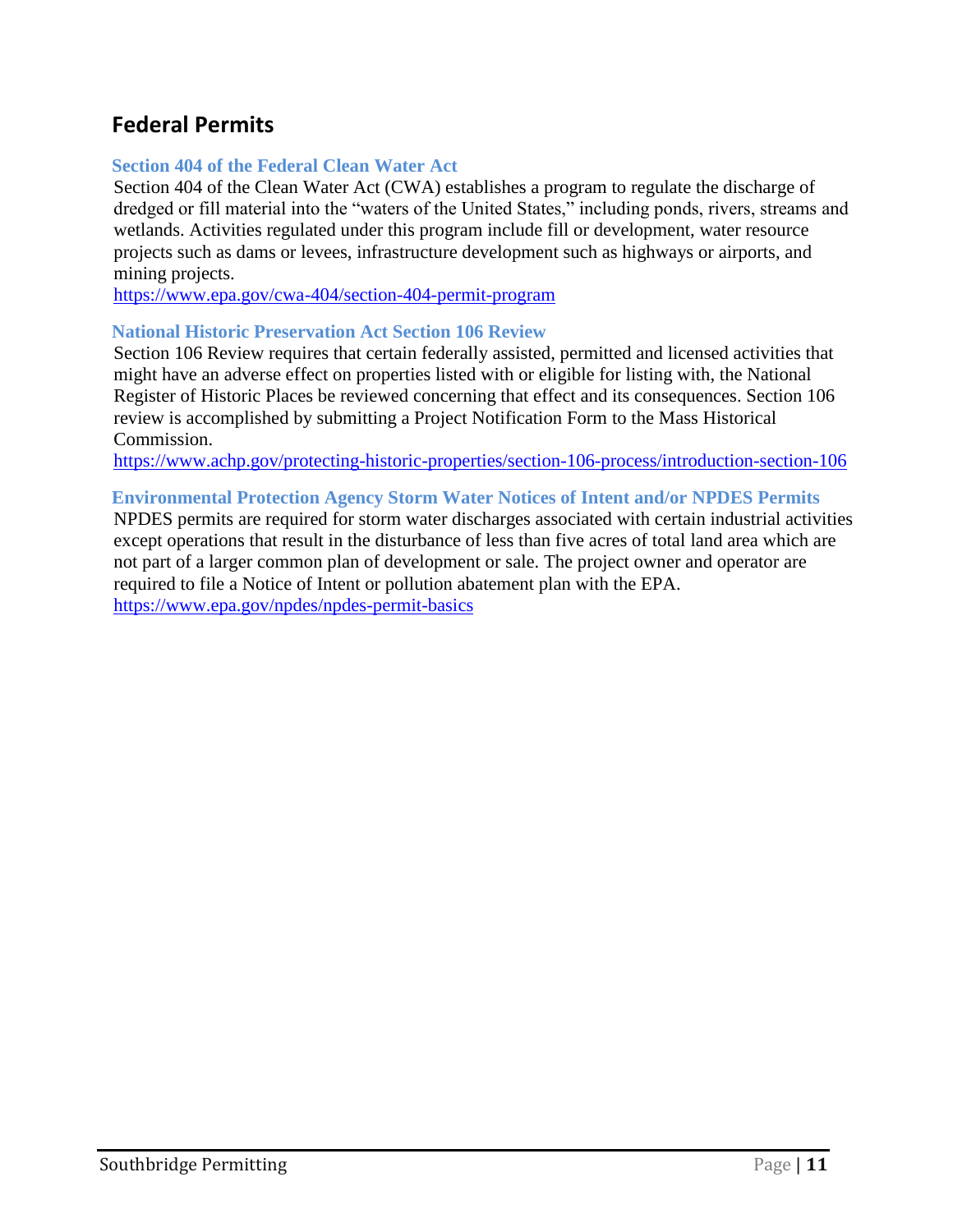# <span id="page-13-0"></span>**Frequently Asked Questions**

#### **How do I know if a permit or review is needed?**

A good rule of thumb is that any work that builds a new structure, vertical construction or alters walls or roofs requires a building permit. Also, garages, sheds, fences over 7' in height, decks, some retaining walls, and swimming pools require building permits. Sometimes, depending on the project site and characteristics, other permits might be needed. Your best course of action is to ask first – the Building Inspector can help you determine exactly which permits apply to you. Most application forms are available on the town website: [https://www.ci.Southbridge.ma.us.](https://www.ci.southbridge.ma.us/)

#### **What if I want to construct a new home or new business?**

New construction sometimes requires one or more permits, depending on the size, location, and proposed use of the structure. Your first step should be to consult the Building Inspector. The Building Inspector will discuss with you the property improvements you propose, and what the typical permit requirements are. The Building Inspector will also inform you of other regulations, like environmental regulations, wetlands, etc. that might apply to your site. He will also guide you to the Zoning Bylaw, which specifies minimum lot area; setbacks for front, rear and side yards; and permitted uses in specific districts.

#### **How do I know what laws apply to my project?**

Call the Building Inspector. He can help you determine the laws and regulations that govern your project and your site.

#### **What is Zoning?**

All property in Southbridge is classified into one of eight zoning districts. These districts define in detail the uses that are allowed in that district by right or by special permit. Each land use has specific regulations for lot frontage, lot area, and yard setbacks. There are also four "overlay districts" (Floodplain, Watershed Protection, American Optical Flex Overlay District, Globe Village Flex Overlay District) that stipulate additional development controls in some areas of town.

#### **What is the difference between the Zoning Bylaw and the Building Code?**

Zoning regulations are established by the Town. Zoning determines the types of structures and uses that are allowed in each zoning district. No matter where your property is located in town, it is subject to some type of zoning regulation. The Building Code is established by the Commonwealth and applies to all structures and buildings, no matter the use or location. The Building Code sets the minimum safety standards to protect the health and safety of the building occupants and neighbors. The Building Inspector is also the Zoning Enforcement Officer in Southbridge.

#### **What if my proposed structure is not allowed by the Zoning Bylaws?**

Some uses are allowed only with a Special Permit. A Special Permit means that the use is not automatically permitted, but the Town will consider allowing it if it meets certain criteria and is judged to be an overall benefit to the Town. The Zoning Bylaws outline the process and the uses subject to Special Permits (also see page 5 of this Guide). In other cases, when a proposed structure cannot fit properly on a lot, a Variance may be sought. See page 8 of this Guide and/or contact the Building Inspector for more information.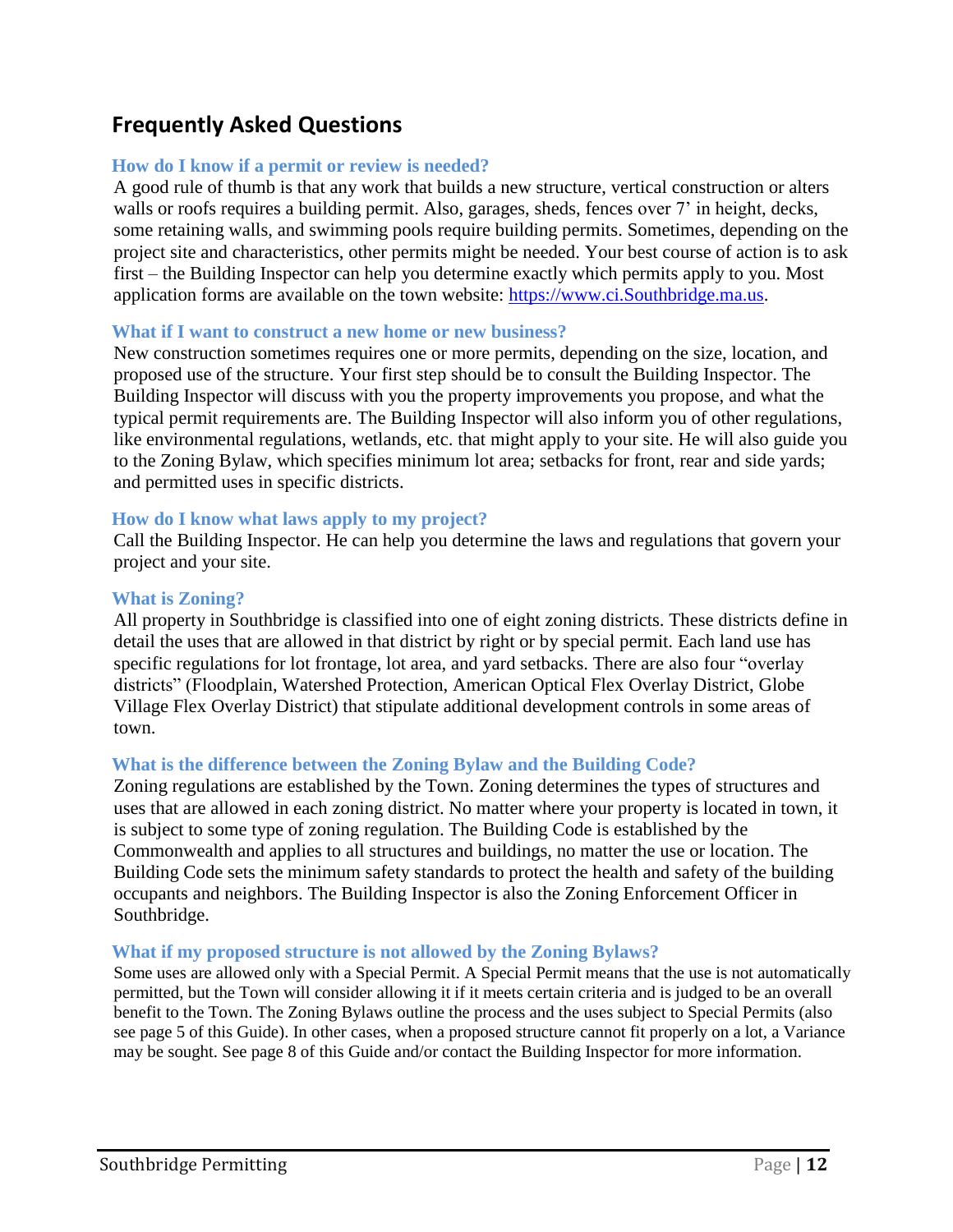# <span id="page-14-0"></span>**Common Permits and Licenses**

Common permits and licenses necessary to build a house, conduct home improvements, start a business, undertake construction, or develop land in Southbridge are listed below. Hyperlinks are given where downloadable applications are available, but please note that Southbridge does not have an online submission process at this time – all applications will need to be mailed or handdelivered.

See the permit application links for specific documents and information that must be submitted with an application – Town staff can help with this also. Keep in mind, most permits require fees to be submitted with an application – the Town's website or staff can provide accurate fee information.

### <span id="page-14-1"></span>**Residential**

| <b>Permit/License</b>                                                                            | <b>Purpose</b>                                                                                    | <b>Issued By</b>                                         | Notes <sup>1</sup>                                                         |
|--------------------------------------------------------------------------------------------------|---------------------------------------------------------------------------------------------------|----------------------------------------------------------|----------------------------------------------------------------------------|
| 1- or 2-Family Dwellings                                                                         | Construction/Repair/Renovation/<br>Demolition. Inclusive of Private<br>Swimming Pools and Fences. | <b>Building</b><br>Department                            | Most small repairs or<br>renovations will not<br>require a special permit. |
| <b>Bed and Breakfast</b>                                                                         |                                                                                                   | <b>Planning Board</b>                                    | SP /PB Zoning<br>Restrictions.                                             |
| Congregate Housing for Elderly<br>or Handicapped                                                 | Age-Restricted Housing                                                                            | <b>Planning Board</b>                                    | SP-SPA/PB Zoning<br>Restrictions. See<br>§8.2.                             |
| <b>Electrical Work</b>                                                                           |                                                                                                   | <b>Building</b><br>Department                            |                                                                            |
| <b>Fences</b>                                                                                    | Greater than 6'                                                                                   | <b>Building</b><br>Department                            |                                                                            |
| <b>Gas Fitting</b>                                                                               | New/Replacement/Renovation                                                                        | <b>Building</b><br>Department                            |                                                                            |
| Installation and installers of on- Construction/ installation/<br>site sewerage disposal systems | alteration/repair and<br>decommissioning,                                                         | Board of Health                                          |                                                                            |
| Haulers of offensive<br>materials                                                                | Trash, waste, sewerage, offal,<br>renderings, and other offensive<br>materials                    | Board of Health                                          |                                                                            |
| <b>Multi-Family Dwellings</b>                                                                    | Construction/Repair/Alteration/<br>Renovation/Change of Use/<br>Demolition/Occupancy.             | <b>Building</b><br>Department &<br><b>Planning Board</b> | SP-SPA/PB. Zoning<br>Restrictions. See §4.                                 |
| <b>Open Space Community</b>                                                                      | <b>Cluster Subdivision to Preserve</b>                                                            | <b>Planning Board</b>                                    | SP/PB. Zoning                                                              |

<sup>1</sup> Key: SP = Special Permit; SPA = Site Plan Review; PB = Planning Board; SB = Select Board; ZBA = Zoning Board of Appeals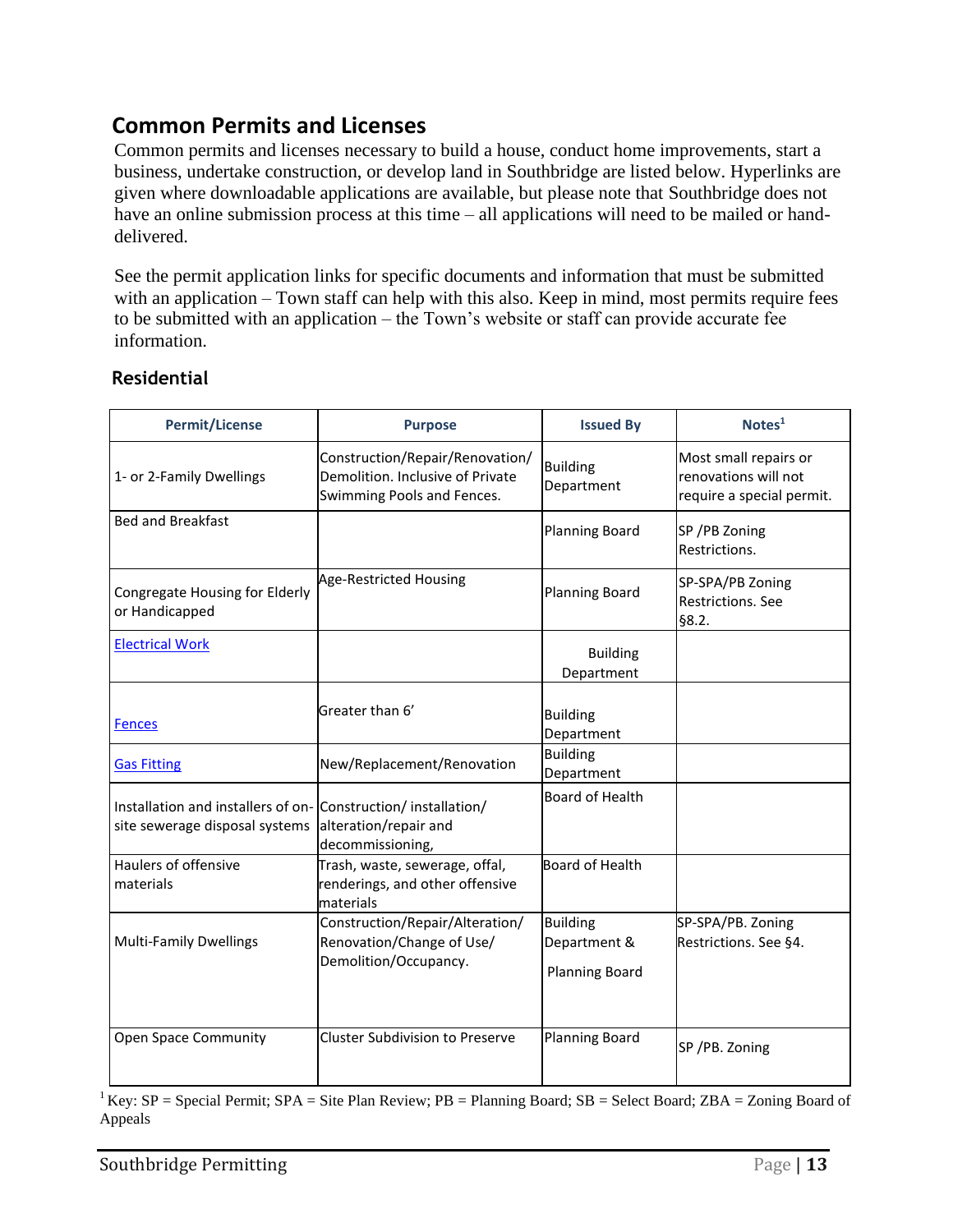| <b>Permit/License</b>                                                                   | <b>Purpose</b>                                                                                                     | <b>Issued By</b>                                        | Notes <sup>1</sup>                                              |
|-----------------------------------------------------------------------------------------|--------------------------------------------------------------------------------------------------------------------|---------------------------------------------------------|-----------------------------------------------------------------|
|                                                                                         | Open Space within a Community                                                                                      |                                                         | Restrictions. See §8.3.                                         |
| <b>Percolation Tests</b>                                                                | Determine soil suitability for a<br>septic system                                                                  | <b>Board of Health</b>                                  |                                                                 |
| Plumbing                                                                                | New/Replacement/Renovation                                                                                         | Board of Health &<br><b>Building Department</b>         |                                                                 |
| Removal of Soil, Loam, Sand,<br>Gravel, Rock, Quarried Stone<br>or Other Earth Projects |                                                                                                                    | <b>Planning Board</b>                                   | SP/SB Zoning Restrictions.<br>See §8.10.                        |
| Rest Home, Convalescent or<br><b>Nursing Home</b>                                       |                                                                                                                    | <b>Planning Board</b>                                   | SP-SPA/PB                                                       |
| <b>Sheet Metal</b>                                                                      | New/Renovation/HVAC/Met<br>al Watershed<br>Roofing/Kitchen Exhaust<br>System/ Metal<br>Chimney/Vents/Air Balancing | <b>Building</b><br>Department                           |                                                                 |
| Signs                                                                                   | Construction/Repair/Renovation                                                                                     | <b>Building Department</b>                              | Zoning Restrictions. See<br>88.9.                               |
| Stormwater Management and<br>Discharge                                                  |                                                                                                                    | Department<br>of Public<br>Works                        | <b>NPDES Permit</b>                                             |
| Subdivisions, Residential<br>(New Streets)                                              | Creation of new lots with<br>access on new streets                                                                 | <b>Planning Board</b>                                   | See Planning Board's<br>Subdivision Regs.                       |
| Subdivisions, Residential (No<br>New Streets)                                           | Creation of new lots with<br>access on existing streets                                                            | <b>Planning Board</b>                                   | ANR process. See page 7.                                        |
| <b>Trench Permit</b>                                                                    | To protect public safety when<br>making a trench for a<br>construction purpose                                     | <b>Building</b><br>Department,<br>Highway<br>Department |                                                                 |
| Wells                                                                                   | Construction or<br>Decommissioni<br><u>ng</u>                                                                      | Board of Health                                         |                                                                 |
| Woodstoves & Wood<br><b>Boilers</b>                                                     |                                                                                                                    | <b>Building Dept.</b>                                   | Board of Health has a<br>moratorium on outdoor<br>wood boilers. |

# <span id="page-15-0"></span>**Accessory Uses**

<span id="page-15-1"></span>

| <b>Permit</b>   | <b>Purpose</b>                                                                | <b>Issued By</b> | <b>Notes</b>         |
|-----------------|-------------------------------------------------------------------------------|------------------|----------------------|
| Home Occupation | Use of a dwelling for an office, Building Dept.<br>music studio, artist, etc. |                  | Zoning Restrictions. |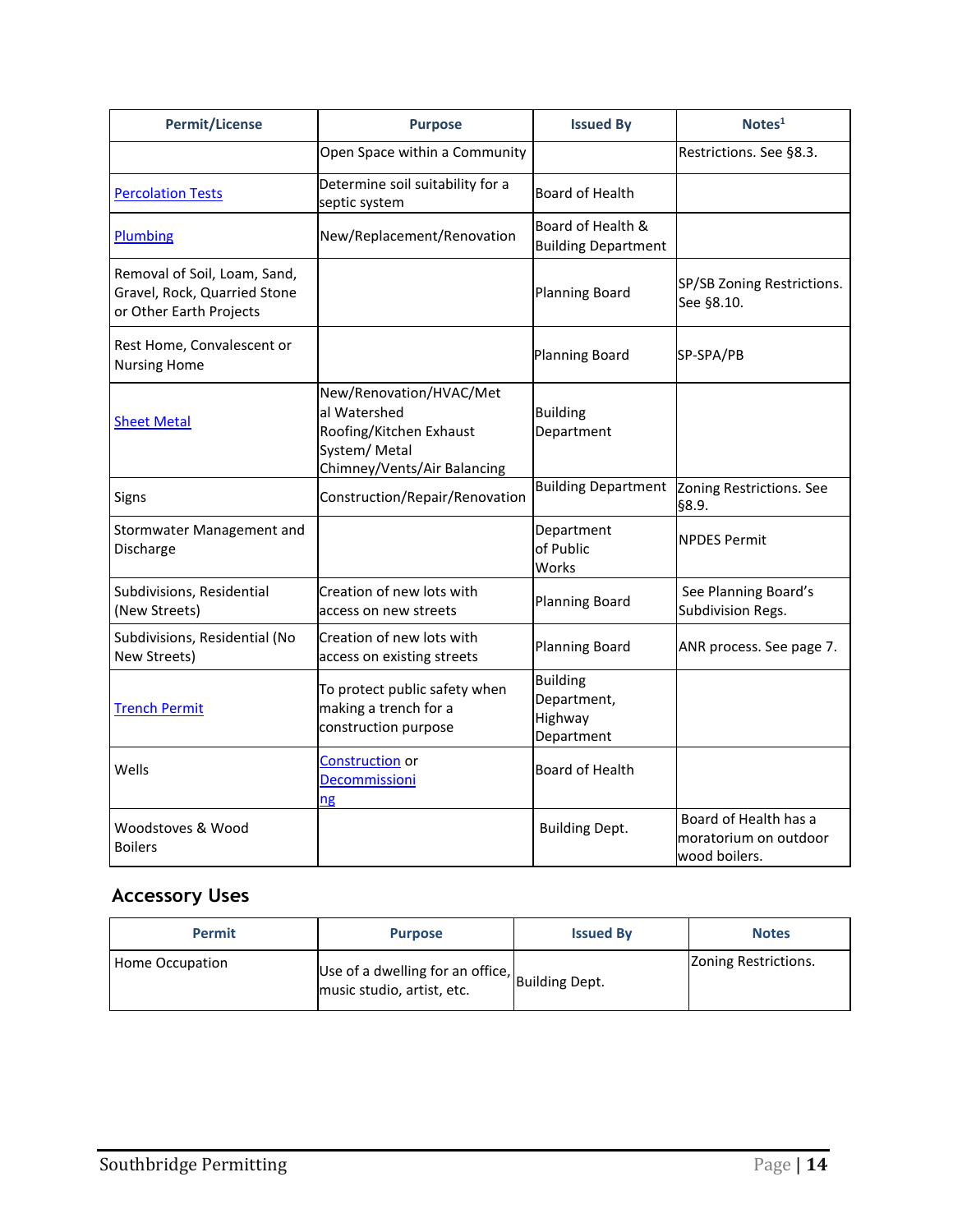### **Agricultural and Recreational**

| <b>Permit</b>                                                                           | <b>Issued By</b>                               | <b>Notes</b>                                                                                             |
|-----------------------------------------------------------------------------------------|------------------------------------------------|----------------------------------------------------------------------------------------------------------|
| Commercial Boarding Stable, Riding Academy<br>(not less than 10 acres of suitable land) | <b>Planning Board</b>                          | SP-SPA/PB. RS only.                                                                                      |
| <b>Commercial Golf Course</b>                                                           | <b>Planning Board</b>                          | SP-SPA/PB. Zoning Restrictions.                                                                          |
| <b>Commercial Recreational Camping</b><br>(for transient guests)                        | Planning Board &<br>Zoning Board of<br>Appeals | SP/ZBA, SPA/PB. No camping unit<br>may be used for more than 60 days in<br>any 10-month period. RS only. |
| Commercial Hunting, Fishing, Ski Grounds                                                | Planning Board &<br>Zoning Board of<br>Appeals | SP/ZBA, SPA/PB. Shall preserve the<br>open character of the land.                                        |

### <span id="page-16-0"></span>**Institutional**

| <b>Permit</b>                                                                         | <b>Issued By</b>      | <b>Notes</b>                    |
|---------------------------------------------------------------------------------------|-----------------------|---------------------------------|
| Community Center, Facility for the Elderly                                            | <b>Planning Board</b> | SP-SPA/PB. Zoning Restrictions. |
| Hospital, Sanitarium                                                                  | Planning Board        | SP-SPA/PB. Zoning Restrictions. |
| Neighborhood or Community Clubhouse,<br><b>Headquarters of Fraternal Organization</b> | <b>Planning Board</b> | SP-SPA/PB. Zoning Restrictions. |
| Private Membership Club                                                               | <b>Planning Board</b> | SP-SPA/PB. Zoning Restrictions. |
| Private Museum, Art Gallery, Craft<br>Center                                          | <b>Planning Board</b> | SP-SPA/PB. Zoning Restrictions. |
| Private School                                                                        | <b>Planning Board</b> | SP-SPA/PB. Zoning Restrictions. |

### <span id="page-16-1"></span>**Retail & Services**

| <b>Permit</b>                                                           | <b>Issued By</b>      | <b>Notes</b>                                                 |
|-------------------------------------------------------------------------|-----------------------|--------------------------------------------------------------|
| Auto Service Station, Auto Repair Shop, Auto<br>and Motorcycle Repairs  | <b>Planning Board</b> | SPA-PB. Zoning Restrictions.                                 |
| <b>Bowling Alley</b>                                                    | <b>Planning Board</b> | SPA-PB. Zoning Restrictions.                                 |
| Fast Food Establishment, with a drive thru                              | <b>Planning Board</b> | SP-SPA/PB. Zoning Restrictions.                              |
| Fast Food Establishment without drive-thru                              | <b>Planning Board</b> | SP-SPA/PB. Zoning Restrictions.                              |
| <b>Funeral Establishment</b>                                            | <b>Planning Board</b> | SP-SPA/PB in RS, SPA-PB in GB and I.<br>Zoning Restrictions. |
| Large Scale Ground Mounted Solar<br>Photovoltaic Installation (LSGMSPI) | <b>Planning Board</b> | SP-SPA/PB. Zoning Restrictions. See<br>§5.99.                |
| Medical or Dental Center or Laboratory                                  | <b>Planning Board</b> | SP-SPA/PB. Zoning Restrictions.                              |
| Mixed Residential/Business where uses are<br>located in same building   | <b>Planning Board</b> | SP-SPA/PB. Zoning Restrictions.                              |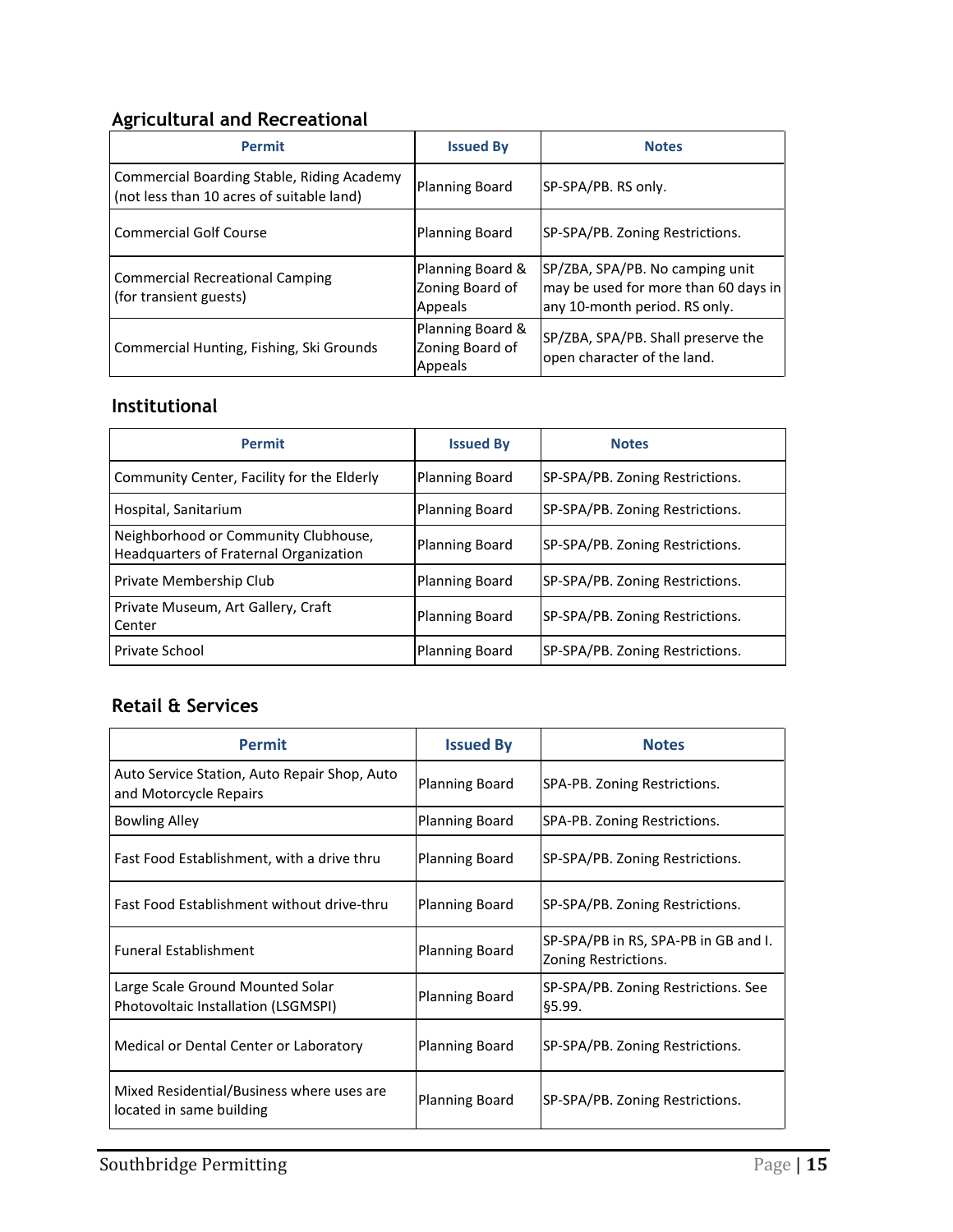| <b>Permit</b>                                                                               | <b>Issued By</b>                      | <b>Notes</b>                                                            |
|---------------------------------------------------------------------------------------------|---------------------------------------|-------------------------------------------------------------------------|
| Motel or Motor Hotel                                                                        | <b>Planning Board</b>                 | SP-SPA/PB. Zoning Restrictions.                                         |
| Pool, Public                                                                                | <b>Board of Health</b>                |                                                                         |
| Printer                                                                                     | <b>Planning Board</b>                 | SPA-PB. Zoning Restrictions.                                            |
| Restaurants, Tavern                                                                         | <b>Planning Board</b>                 | SPA/PB in GB and I. SP-SPA/PB in VC.<br>Zoning Restrictions.            |
| Retail Store, Office Building, Services,<br>Loan Agency, Bank                               | <b>Planning Board</b>                 | SPA-PB in GB and I, SP-SPA/PB in VC<br>Zoning Restrictions.             |
| Sale of Used Motor Vehicles                                                                 | Select Board<br><b>Planning Board</b> | Select Board issues a Class II license.<br>SPA-PB. Zoning Restrictions. |
| Telephone Exchange                                                                          | <b>Planning Board</b>                 | SPA-PB. Zoning Restrictions.                                            |
| Theater, Not Drive-In                                                                       | <b>Planning Board</b>                 | SPA-PB. Zoning Restrictions.                                            |
| Veterinary Establishment, Place for Boarding<br>Animals or Raising Pets for Gainful Purpose | <b>Planning Board</b>                 | SP-SPA/PB in RS, or SPA-PB in GB and<br>I Zoning Restrictions.          |
| <b>Cannabis Retail Operations</b>                                                           | <b>Planning Board</b>                 | SP-SPA/PB. Zoning Restrictions. See<br>§5.12.                           |

# <span id="page-17-0"></span>**Wholesale, Industrial and Transportation**

| <b>Permit</b>                                                                                                                                                                                  | <b>Issued By</b>      | <b>Notes</b>                    |
|------------------------------------------------------------------------------------------------------------------------------------------------------------------------------------------------|-----------------------|---------------------------------|
| Lumber Yard and Similar Operations Requiring<br><b>Bulk Storage of Materials Outside a Structure</b>                                                                                           | <b>Planning Board</b> | SP-SPA/PB Zoning Restrictions.  |
| Manufacturing, Processing, Fabrication,<br>Assembly, and Storage of Materials                                                                                                                  | <b>Planning Board</b> | SP-SPA/PB. Zoning Restrictions. |
| Manufacturing, Processing, Fabrication,<br>Assembly, and Storage of Materials,<br><b>Mechanical Products or Equipment</b><br>Specifically Related to Renewable or<br><b>Alternative Energy</b> | <b>Planning Board</b> | SPA-PB. Zoning Restrictions.    |
| Printing, Publishing, Packaging, Data<br>Processing, and Allied Uses                                                                                                                           | <b>Planning Board</b> | SP-SPA/PB. Zoning Restrictions. |
| Radioactive Waste Facility                                                                                                                                                                     | <b>Planning Board</b> | SP-SPA/PB. Zoning Restrictions. |
| Research or Development Laboratory                                                                                                                                                             | <b>Planning Board</b> | SPA-PB. Zoning Restrictions.    |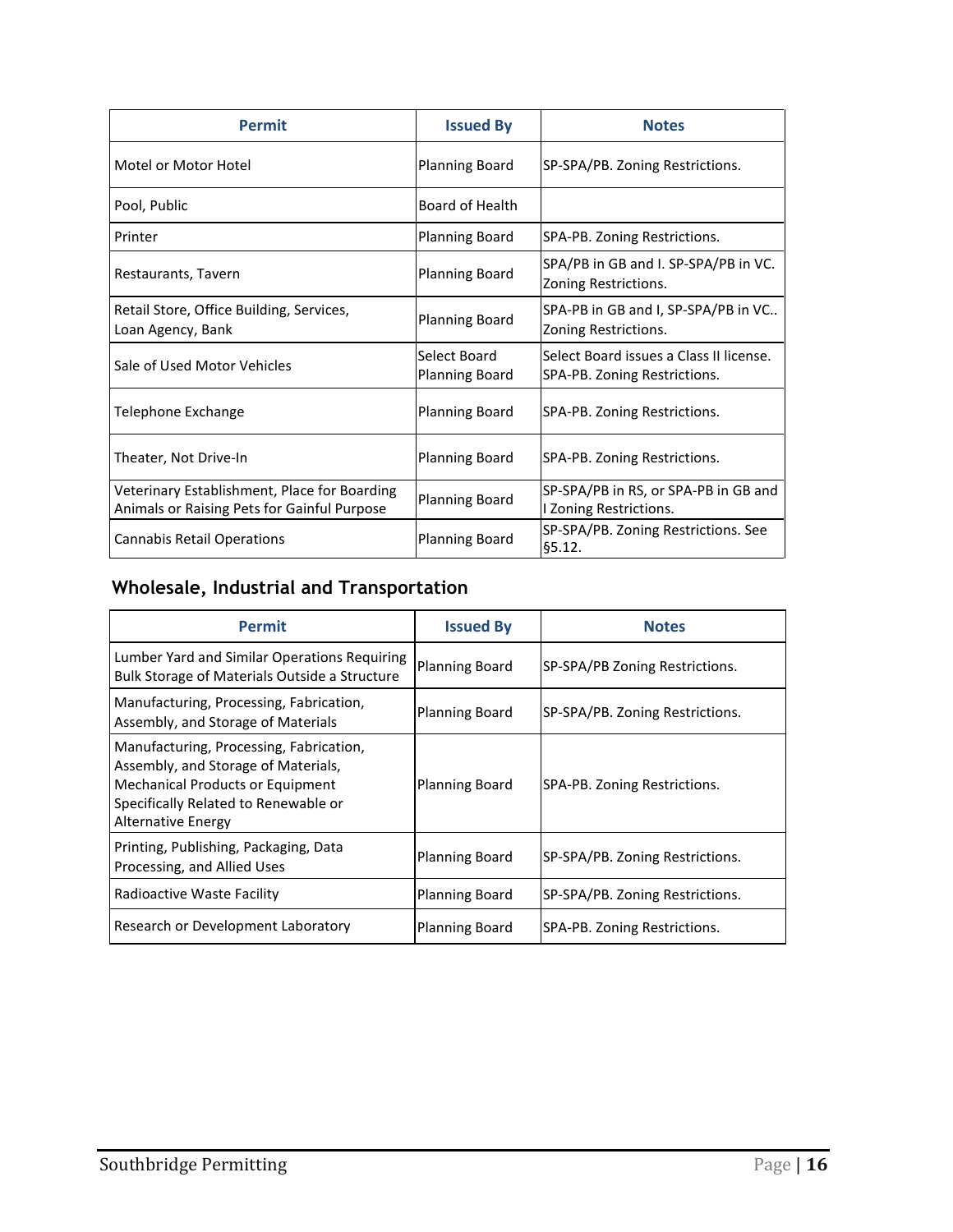### **Business Licenses**

<span id="page-18-0"></span>

| <b>Permit</b>              | <b>Purpose</b>                                                                                                                                                                              | <b>Issued By</b>    | <b>Notes</b>         |
|----------------------------|---------------------------------------------------------------------------------------------------------------------------------------------------------------------------------------------|---------------------|----------------------|
| <b>Businesses</b>          | Entertainment, Automatic Amusement<br>Devices, Taxicab and Limousine, and<br><b>Junk Dealers</b>                                                                                            | Town<br>Manager     | Zoning Restrictions. |
| <b>Commercial Services</b> | Restaurant, hotels, motels, milk & oleo, frozen<br>dessert, body art practitioner & establishment,<br>camp, tobacco sales, catering, mobile or<br>temporary food, other food related items, | lBoard of<br>Health | Zoning Restrictions. |
|                            | donation boxes, funeral directors                                                                                                                                                           |                     |                      |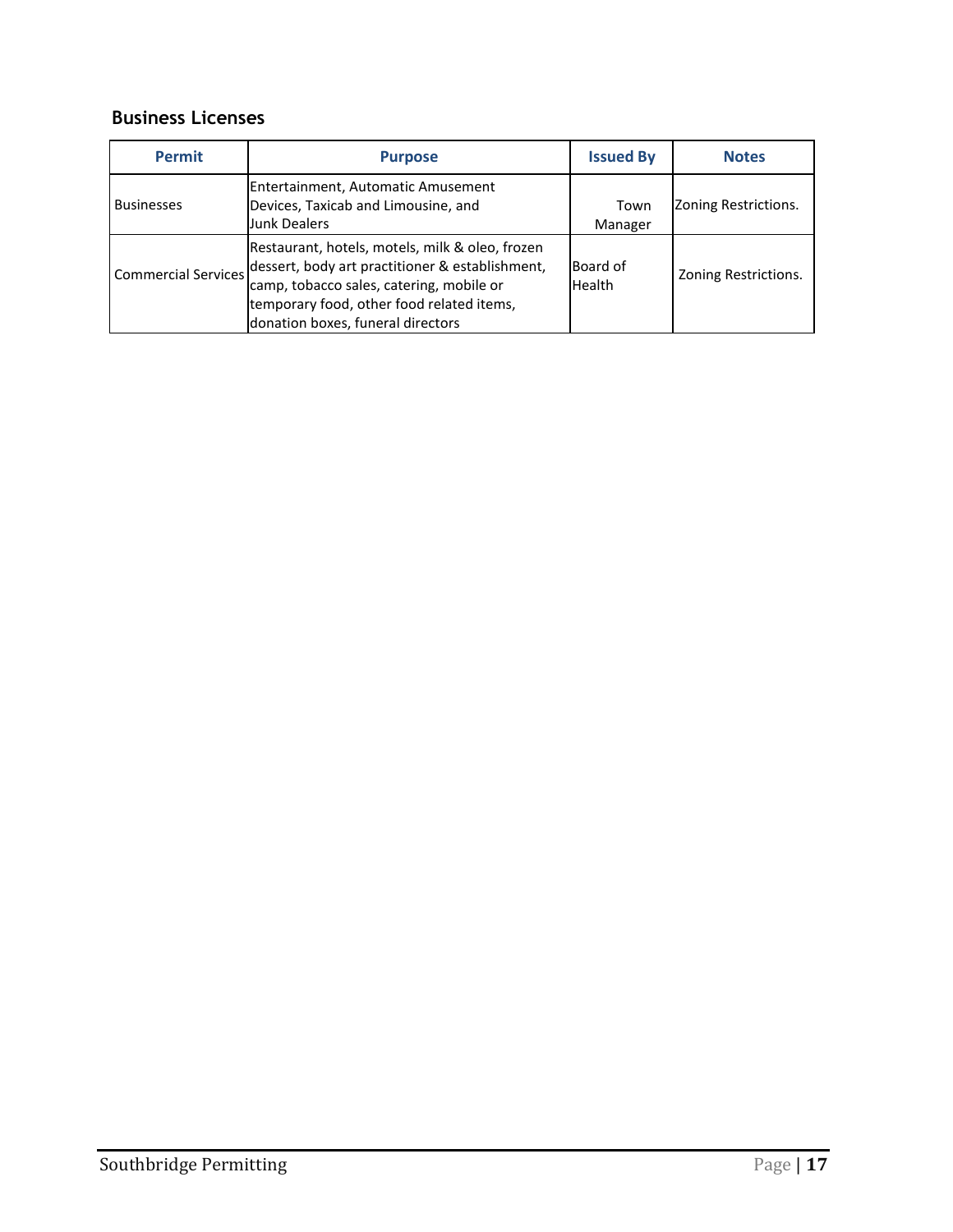# **Southbridge Boards and Departments**

#### **Assessor's Office**

The assessors list and value all real properties within the town every 3 years to be submitted to the State Department of Revenue for certification. The assessors do not directly tax any properties. Assessors can provide a Certified List of Abutters needed for applications requiring Special Permits and Site Plan Review.

**Office:** Town Hall, 41 Elm Street, Southbridge, MA 01550. **Contact:** Francine Farland, Assessor's Admin. (508) 764-5404.

#### **Board of Health**

The Board of Health enforces the state and local health and environmental codes. Among the many permits and certificates it issues are those for septic systems, restaurants and food retailers, public swimming pools, and the raising of livestock and fowl.

**Office:** Town Hall, 41 Elm Street, Southbridge, MA 01550 **Contact:** Maritza Santos, Health Department Admin. (508) 764-4252. **Permits Issued:** Construction of a Private Well, Perc Test, Plumbing Permit, Septic System Permit, Recreational Camp Permit, Temporary Food Establishment

#### **Building Department/Zoning Enforcement**

Responsible for the issuance of building, electrical, and plumbing permits and their required inspections. The department provides staff support to the Conservation Commission, Planning Board, and the Zoning Board of Appeals. The Building Inspector is responsible for the enforcement of the Town's zoning bylaws. The Building Inspector is appointed on an annual basis by the Select Board.

**Office:** Town Hall, 41 Elm Street, Southbridge, MA 01550 **Contact:** Michael Julian, Deputy Building Commissioner. (508) 764-5412 Permits Issued: Building Permit - One- or Two-Family Dwelling, Building Permit - Any Building Other Than A One- or Two-Family Dwelling, Electrical Work, Fences, Gas,

Plumbing, Sign Permit, Trench